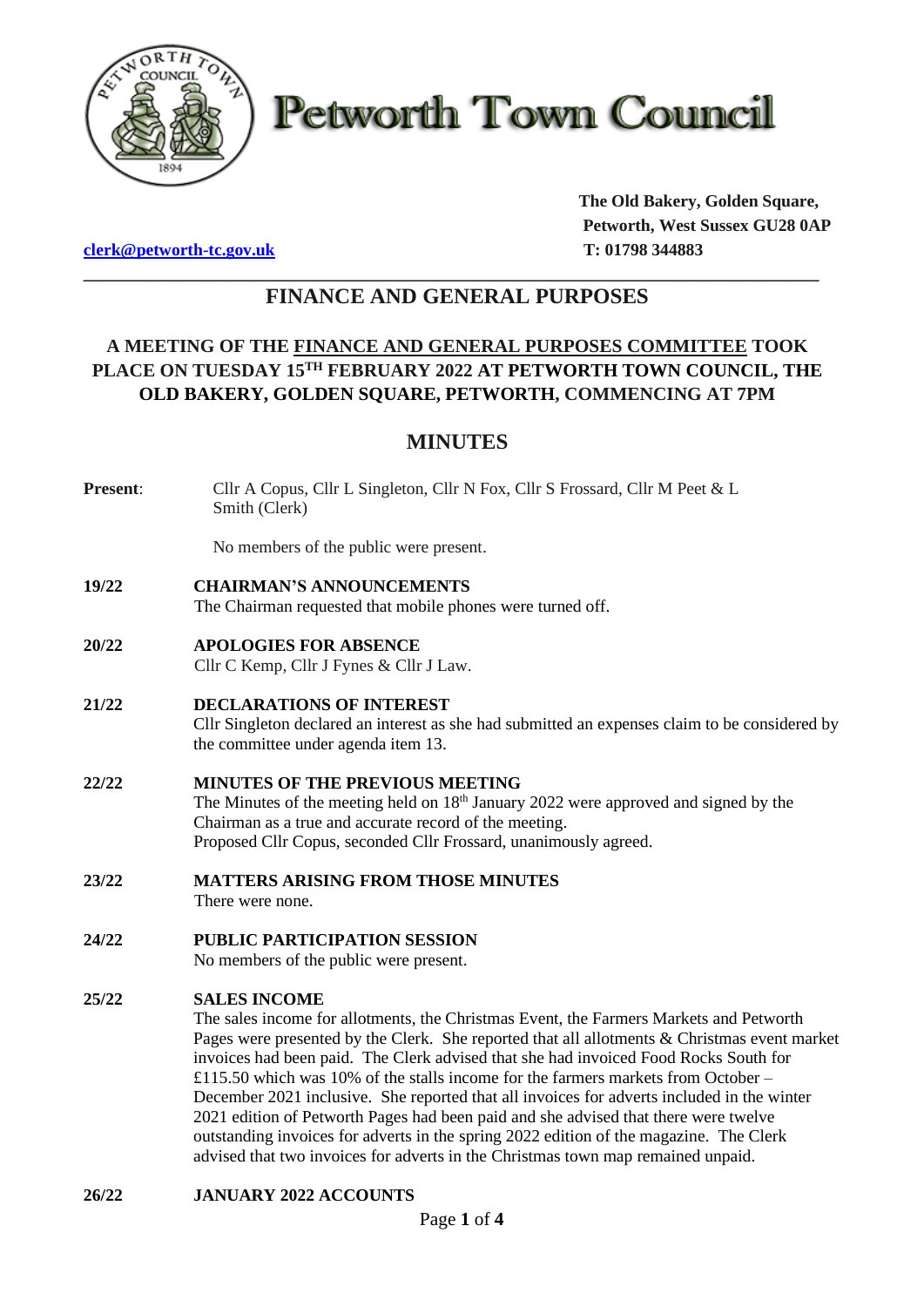The Chairman presented the accounts for the first ten months of the 2021/22 financial year. He reported that the run rate on expenditure was 100% however he advised that excluding the transfer of ear marked reserves and the payments made for the cricket nets at the sports ground, the run rate was 78%, which was under the assumed run rate of 83.3% for the time of year.

### **27/22 FULL YEAR FORECAST**

The Chairman reported that the full year forecast displayed a surplus of £9,001 at the end of the year however he advised that this figure was likely to increase to approximately £10,000. He asked the Clerk to review the forecasted expenditure to garden watering, office redecoration, the lease of Hampers Common and the Christmas event lighting before the next meeting.

#### **28/22 BANK RECONCILIATION AS AT END OF JANUARY 2022**

The current account and reserve account bank statements had been reconciled to the accounting system balances and were signed by the Chairman.

#### **29/22 BALANCE SHEET**

The Chairman presented the balance sheet. He asked the Clerk to review the debtors figure of £1,093 and to explore why the current year fund figure of £35,368 did not match the net income over expenditure figure of £37,660 as shown on the income & expenditure report.

#### **30/22 UPCOMING COSTS**

Under the proposal of Cllr Copus, seconded by Cllr Singleton it was unanimously resolved to recommend the following upcoming costs to Full Council for approval:

- i) £90 to HJS Landservices to maintain the area around the bus shelter on Tillington Road.
- ii) £225 to GS Pest Control to deal with the moles at Tillington Road allotments.
- iii) £4,500 to Muckle LLP to complete the governance review of Petworth Park Sports (diversion of costs approved at the January 2022 Full Council meeting, which are no longer required for capital works at the sports ground).
- iv) £25 to the Town Crier to give the proclamation as part of Platinum Jubilee beacon lighting event.
- v) £50 to Hunter Davis (piper) to play Diu Regnare at the Platinum Jubilee beacon lighting event.
- vi) £350 to the Leconfield Singers to perform at the Platinum Jubilee beacon lighting event.
- vii)  $\pm 216$  to the Leconfield Hall to hire the Hall on Saturday 4<sup>th</sup> & Sunday 5<sup>th</sup> June 2022.
- viii)  $\pm 250$  to Wavey Davey (band) to play at the Platinum Jubilee event on Sunday  $5<sup>th</sup>$  June 2022.
- ix)  $\pm 30$  to pay for refreshments to be provided at the Platinum Jubilee event on Sunday 5<sup>th</sup> June 2022.
- x) £1,690 to Skylight Cinema to hire a screen for the Platinum Jubilee event on Saturday 4 th June 2022.

### **31/22 INVOICES FOR APPROVAL**

The Clerk presented the invoices requiring payment. Under the proposal of Cllr Copus, seconded by Cllr Fox, it was unanimously resolved that the following invoices be approved for payment.

| <b>Supplier / Payee</b> | <b>Net</b><br>f(x) | <b>VAT</b><br>$\mathbf{f}(\mathbf{f})$ | <b>Total</b><br>$\mathbf{f}(\mathbf{f})$ | <b>Goods &amp; Services</b>              |
|-------------------------|--------------------|----------------------------------------|------------------------------------------|------------------------------------------|
|                         |                    |                                        |                                          |                                          |
| Cloudy IT               | 255.45             | 51.09                                  | 306.54                                   | IT licenses $\&$ support                 |
|                         |                    |                                        |                                          | Installation of a safety rail at Hampers |
| Nick Blunt              | 250                | 50                                     | 300                                      | Common                                   |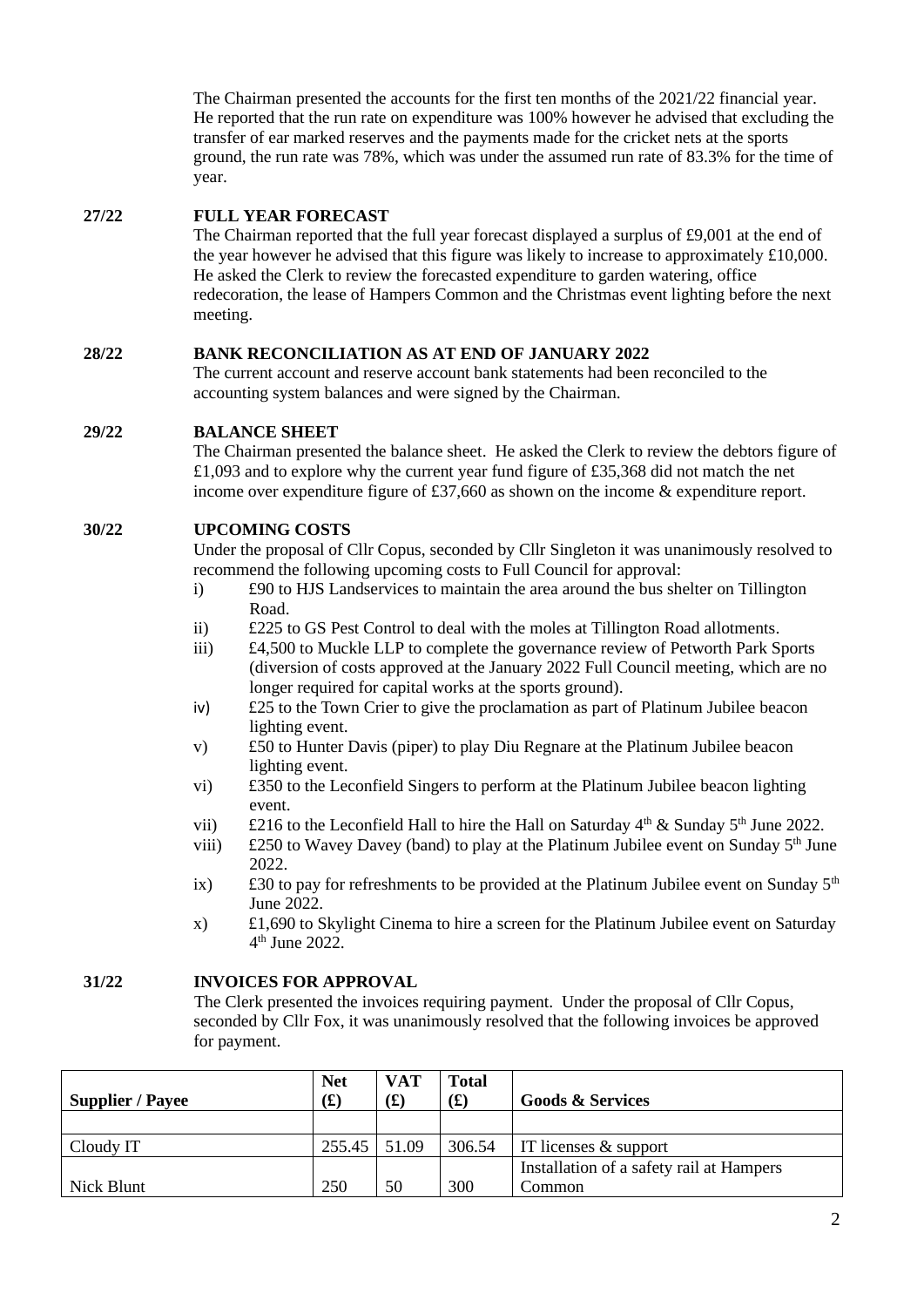|                          |        |       |         | 1st January - 14th February 2022 phone,       |
|--------------------------|--------|-------|---------|-----------------------------------------------|
| <b>BT</b>                | 115.14 | 23.02 | 138.16  | mobile & broadband                            |
| <b>St John Ambulance</b> | 264    | 52.8  | 316.8   | Christmas event first aid                     |
|                          |        |       |         | January & February 2022 monthly payments      |
| Eyelevel Design          | 1500   | 300   | 1800    | for the editorial of Petworth Pages           |
|                          |        |       |         | Hampers Common lease 25.12.2020 -             |
| The Leconfield Estate    | 646.44 |       | 646.44  | 24.12.2022                                    |
| Laura Smith              |        |       | 2957.24 | February salary                               |
| <b>HMRC</b>              |        |       | 1424.55 | February HMRC payment                         |
| <b>Nest</b>              |        |       | 285.83  | February contribution                         |
| Greenscape Grounds       |        |       |         |                                               |
| Maintenance              | 100.00 | 20.00 | 120.00  | 2 play area inspections in January 2022       |
| <b>SSE</b>               | 123.80 | 6.17  | 129.97  | Street lights 5th January - 1st February 2022 |
|                          |        |       |         | Tillington Rd allotments water 30.09-         |
|                          |        |       |         | 20.12.21. No water used. Quarterly charge     |
| The Leconfield Estate    | 10.00  |       | 10.00   | of $£10$ .                                    |
|                          |        |       |         | Hire of Hall for January 2022 Council         |
| Leconfield Hall          | 54.00  |       | 54.00   | meeting                                       |
| Liz (Spriggs)            | 15.30  |       | 15.30   | Flowers for Cllr Fynes                        |

Under the proposal of Cllr Copus, seconded by Cllr Fox, the committee asked the Clerk to cancel the direct debit payment to Southern Electric. The Chairman asked the Clerk to write to Southern Electric advising that the direct debit had been stopped due to their lack of response to the council's queries regarding the draft contracts.

#### **32/22 BARCLAYCARD EXPENDITURE**

The Clerk presented the expenditure on the Barclaycard account during January 2022 which included a payment of £26 to Chichester District Council to suspend the parking bays in Market Square in order to erect the town's Christmas tree.

#### **33/22 GRANT APPLICATION**

Under the proposal of Cllr Frossard, seconded by Cllr Peet, it was unanimously resolved to recommend the award of £1,200 to Petworth Cottage Nursing Home for highway signage and markings, to Full Council.

#### **34/22 ST MARY'S CHURCH DEFIBRILATOR**

The committee considered a request from St Mary's Church to pay for electricity to a defibrillator. The Chairman asked the Clerk to advise the Church that they should request a grant from the Council to assist with the purchase of the defibrillator, rather than requesting ongoing running costs.

#### **35/22 PETWORTH PAGES COSTS**

Under the proposal of Cllr Copus, seconded by Cllr Fox, it was unanimously resolved to pay Eyelevel Design a monthly invoice of £750 from January to December 2022 inclusive.

#### **36/22 CLOUDY IT CONTRACT**

Under the proposal of Cllr Copus, seconded by Cllr Singleton, it was unanimously resolved to recommend a contract with Cloudy IT to provide IT licenses, security and support as per quote number 2126, to Full Council. It was also unanimously resolved to recommend the removal of Websecure Business software from the Council's iPads at a cost of £450.

#### **37/22 ACTION LIST**

This was reviewed and updated (see attached schedule).

# **38/22 DATE OF NEXT MEETING**